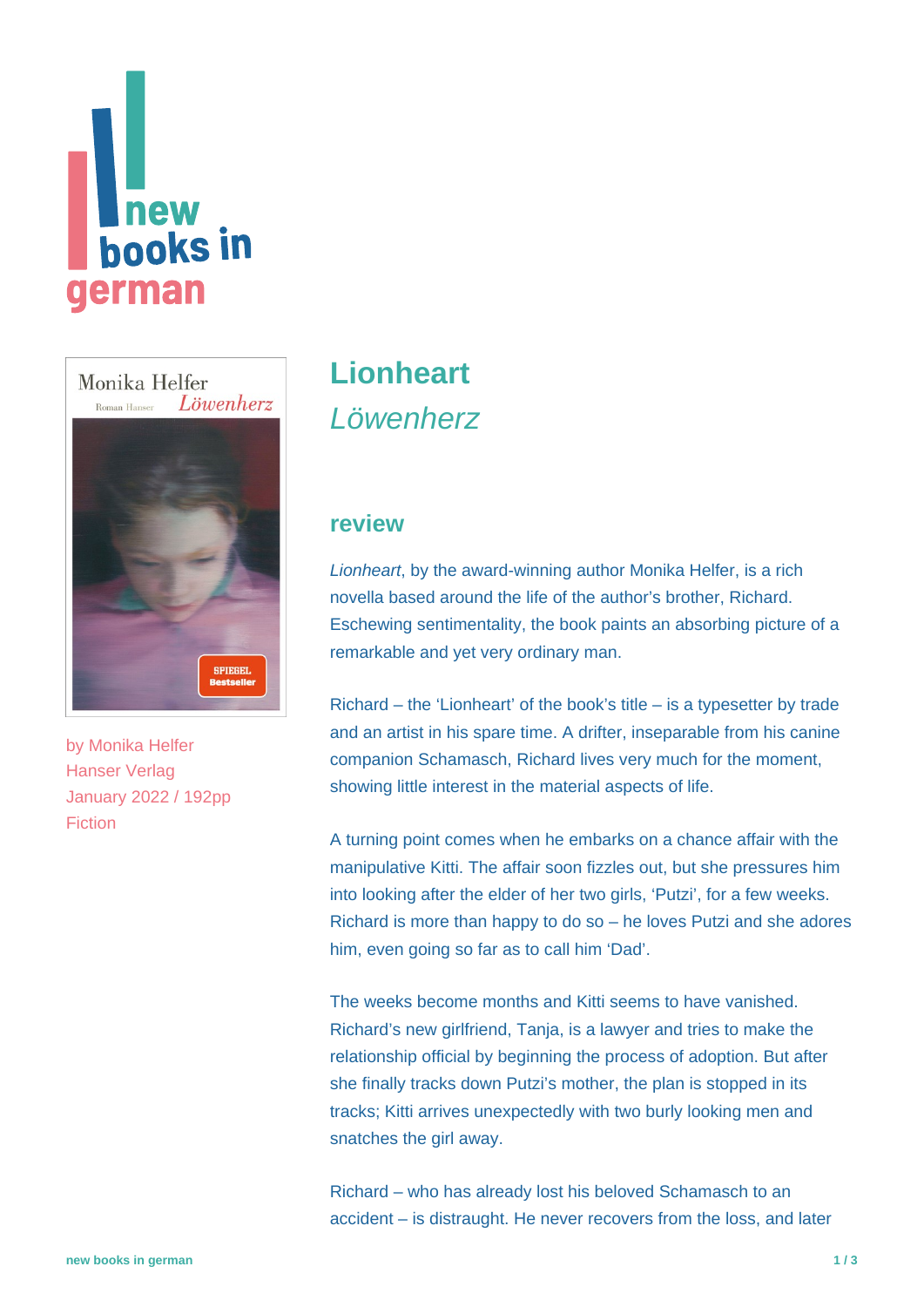takes his own life.

Helfer's writing is restrained, making effective use of repetition, and her ironic tone often leans towards black humour. The novella's richness also comes from its construction; the reader knows from the start that Richard will die young. Helfer blurs the boundaries between fact and fiction, appearing both as a character and as a narrator in the book. She regularly interrupts the flow of events to ask her husband his opinion – his view of what she's written so far, for example, or whether she should describe a sex scene between Richard and Tanja.

Lionheart is the final volume in Monika Helfer's literary trilogy about her family (the first volume, The Baggage, was recently acquired by Bloomsbury), but works well as a stand-alone read. This tender and laconic novella will appeal to fans of Birgit Vanderbeke and is a remarkable book by an author at the top of her game.

[https://www.hanser-literaturverlage.de/en/buch/lionheart/978-3-446-2](https://www.hanser-literaturverlage.de/en/buch/lionheart/978-3-446-27269-9/) [7269-9/](https://www.hanser-literaturverlage.de/en/buch/lionheart/978-3-446-27269-9/)

**Rights sold:** Spanish (under negotiation)

#### **press quotes**

Monika Helfer turns memoirs into literature. Wonderfully lively and effortlessly narrated.

Peer Teuwsen, NZZ am Sonntag

### **about the author**



(c) Nini Tschavoll

Monika Helfer was born in 1947 in Au in the Bregenz Forest, and lives with her family in the Vorarlberg region of Austria, working as a writer. She has published numerous novels, short stories and children's books. Her works have received numerous distinctions, including the Robert Musil Stipend, the Austrian Prize for Literature and the Solothurner Literature Prize. She